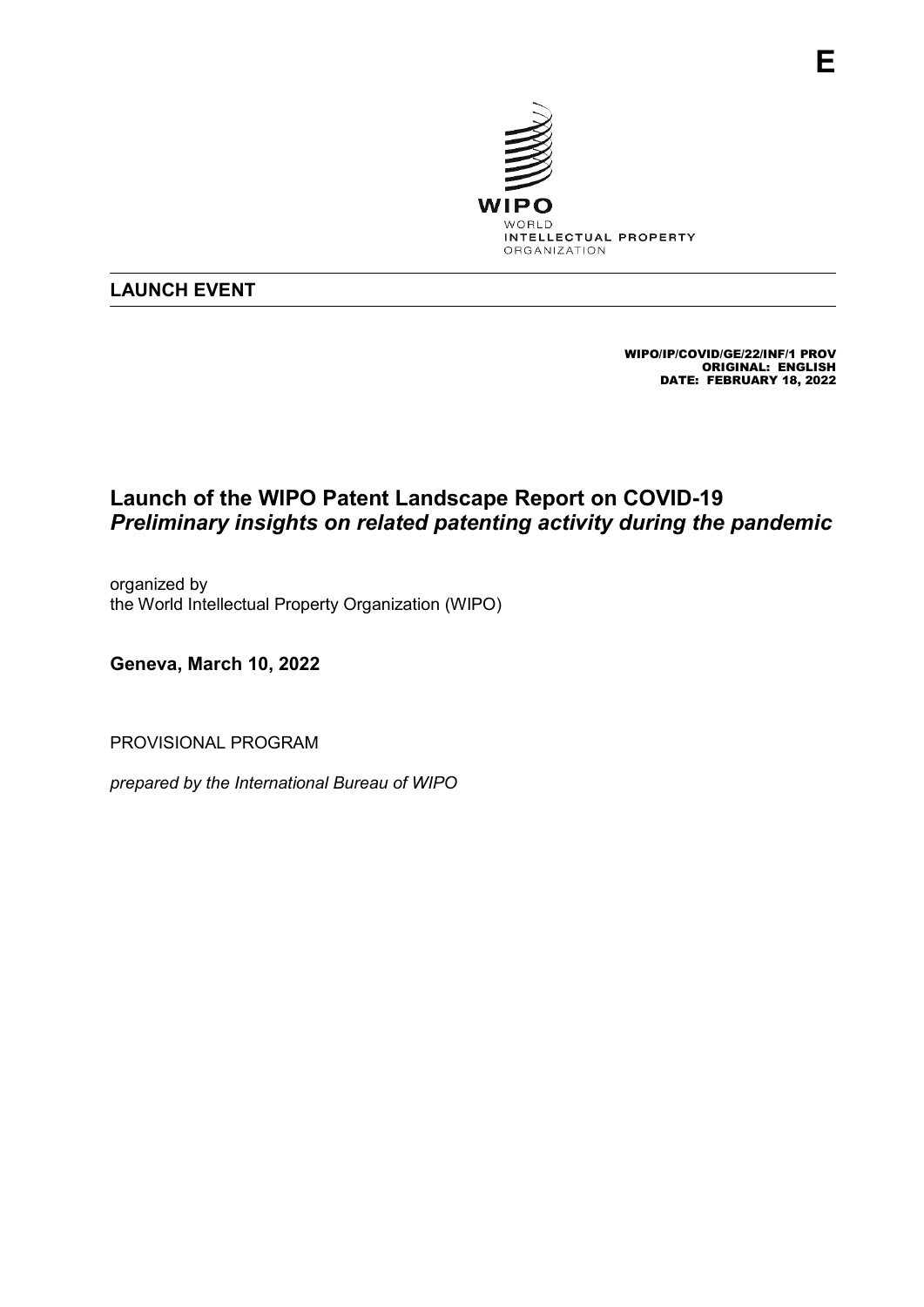Thursday, March 10, 2022

| 14.00 CET       | Introduction by Mr. Marco M. Alemán, Assistant Director General,<br>IP and Innovation Ecosystems Sector (IIES), World Intellectual Property<br>Organization (WIPO), Geneva, Switzerland                                                                                                                                                             |
|-----------------|-----------------------------------------------------------------------------------------------------------------------------------------------------------------------------------------------------------------------------------------------------------------------------------------------------------------------------------------------------|
| $14.05 - 14.20$ | Opening Remarks by:                                                                                                                                                                                                                                                                                                                                 |
|                 | Mr. Tedros Adhanom Ghebreyesus, Director General, World Health<br>Organization (WHO) or his representative, Geneva, Switzerland                                                                                                                                                                                                                     |
|                 | Ms. Ngozi Okonjo-Iweala, Director General, World Trade Organization<br>(WTO) or her representative, Geneva, Switzerland (tbc)                                                                                                                                                                                                                       |
|                 | Mr. Daren Tang, Director General, WIPO, Geneva, Switzerland                                                                                                                                                                                                                                                                                         |
| $14.20 - 14.40$ | Presentation of the Findings of the WIPO Patent Landscape Report<br>on COVID-19 vaccines and therapeutics - Preliminary insights on<br>related patenting activity during the pandemic                                                                                                                                                               |
|                 | Speaker: Ms. Irene Kitsara, Industrial Property Information Officer,<br>Technology and innovation Support Division, IP for Innovators<br>Department (IPID), IP and Innovation Ecosystems Sector, WIPO,<br>Geneva                                                                                                                                    |
| $14.40 - 15.40$ | <b>Panel discussion - Technology, partnerships/collaboration and use of</b><br>the patent system                                                                                                                                                                                                                                                    |
|                 | The discussion panel will address recent developments in technologies<br>related to the various vaccine platforms and therapeutics targeting<br>COVID-19. Discussions will also focus on partnerships and<br>collaborations in R&D, as well as observations on the effectiveness and<br>contribution of the patent system to the pandemic response. |
|                 | Moderator: Mr. Marco M. Alemán                                                                                                                                                                                                                                                                                                                      |
|                 | Panelists:                                                                                                                                                                                                                                                                                                                                          |
|                 | Mr. Martin Friede, Coordinator, Initiative for Vaccine Research (IVR),<br>WHO, Geneva;                                                                                                                                                                                                                                                              |
|                 | Mr. Roger Kampf, Counsellor in Intellectual Property, WTO, Geneva,<br>$(tbc)$ ;                                                                                                                                                                                                                                                                     |
|                 | Representative of the United States Patent and Trademark Office<br>(USPTO), Department of Commerce, Alexandria (tbc);                                                                                                                                                                                                                               |
|                 | Ms. Amina Maillard, Patent Information Manager, Medicines Patent<br>Pool, Geneva (tbc)                                                                                                                                                                                                                                                              |
|                 |                                                                                                                                                                                                                                                                                                                                                     |